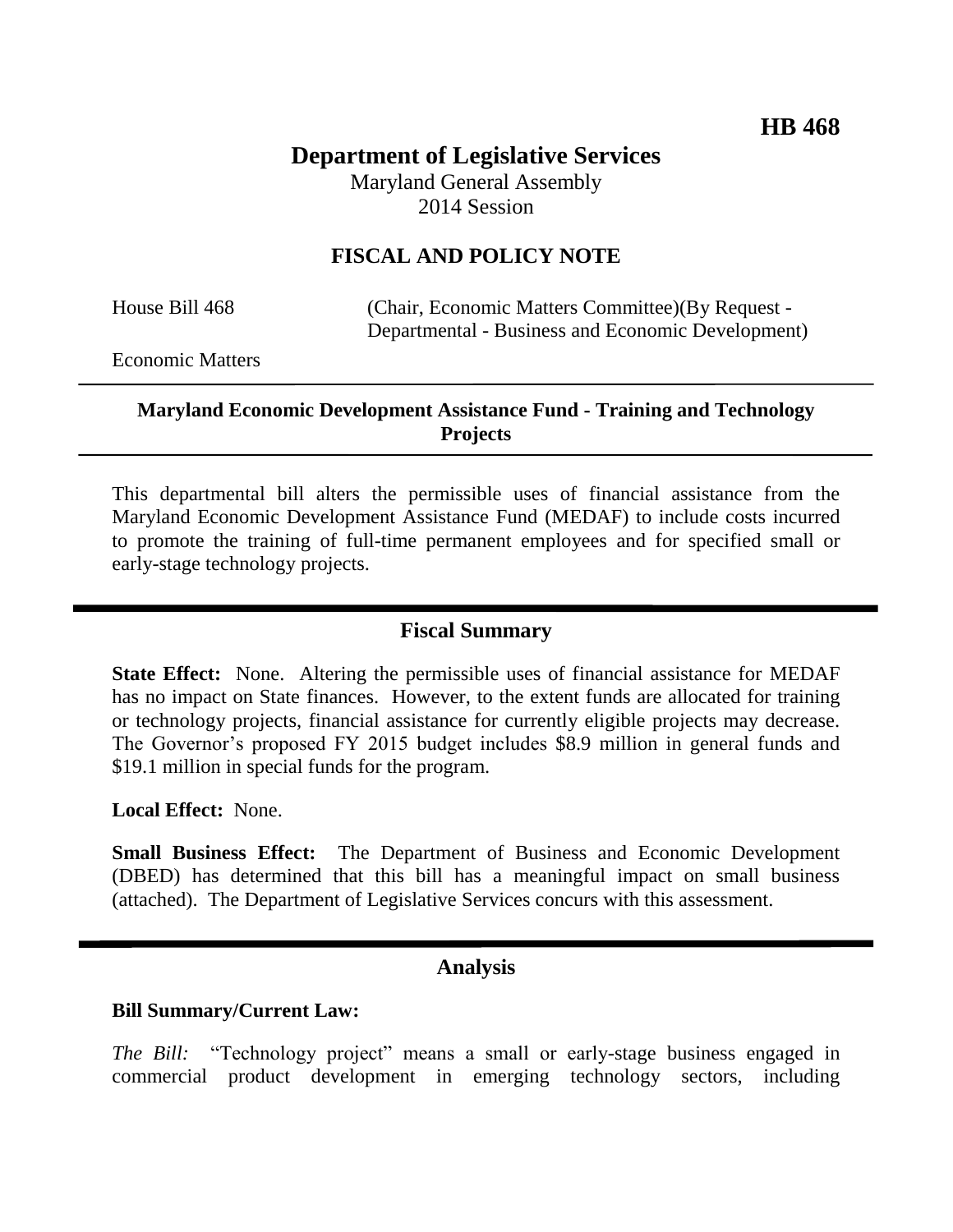cybersecurity, space, unmanned aerial vehicles, data analytics, and renewable energy. "Training project" means a project that promotes the training of full-time permanent employees.

## *Use of Program Funds*

*Current Law:* Generally, financial assistance from MEDAF may be used only to finance costs incurred for (1) construction or acquisition of a building or real property, and associated development and carrying costs; (2) construction, acquisition, or installation of equipment, furnishings, fixtures, leasehold improvements, site improvements, or infrastructure improvements, and associated development and carrying costs; or (3) working capital for significant strategic economic development opportunities, arts and entertainment enterprises, or arts and entertainment projects. Other specified uses exist for the redevelopment of brownfields sites, child care facilities, or for local government economic development planning.

*The Bill:* Financial assistance from MEDAF may be used to finance costs incurred for training projects and technology projects.

## *Level of Financial Assistance*

*Current Law:* Generally, financial assistance from MEDAF may not exceed 70% of the total costs of the project being financed. Financial assistance may constitute 100% of the total costs of the project being financed for an arts and entertainment enterprise or project or a qualified distressed county project. Financial assistance from the fund is generally limited to 50% of eligible costs of capital improvements to a child care facility. Similarly, financial assistance is also limited to 50% of preparation costs of a strategy or plan for economic development of a county or municipality, up to \$50,000 over a three-year period.

*The Bill:* Financial assistance may constitute 100% of the total costs of the project being financed if the financial assistance is for a technology project or a training project.

## *Terms of Financial Assistance*

*Current Law:* Generally, the term of a loan from MEDAF must be (1) for working capital, 3 years or less; (2) for financing equipment, furnishings, or fixtures, the lesser of 15 years or the useful life of the asset, as determined by DBED; (3) for financing the construction or acquisition of buildings and real property, 25 years or less; and (4) for financing the redevelopment of a qualified brownfields site or a qualified distressed county project, a term approved by DBED or the Maryland Economic Development Assistance Authority. For a specialized economic development opportunity, a loan from

HB 468/ Page 2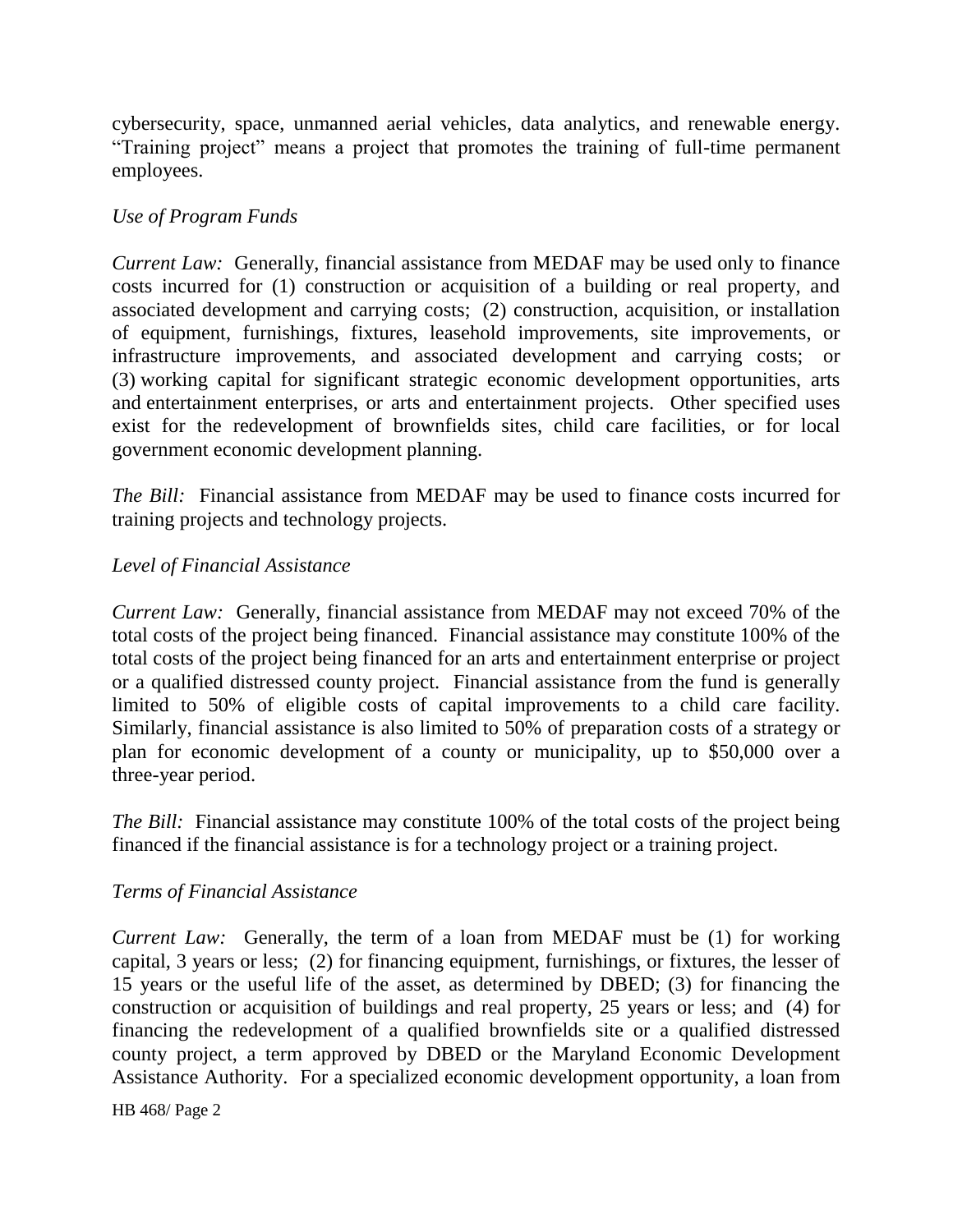the fund must be at a below-market interest rate, as determined by DBED. Financial assistance to a specialized economic development opportunity may be in the form of a grant, loan, or investment.

*The Bill:* The term of the financing provided for a technology or training project may be approved by DBED or the authority. A technology or training project is considered a specialized economic development opportunity and is, therefore, required to receive below-market interest rates on loans and may also receive grants and investments as specified in current law.

**Background:** The Maryland Economic Development Assistance Authority and Fund (MEDAAF) Program was established by the General Assembly under Chapter 301 of 1999 as a revolving loan fund. The fund provides below-market, fixed-rate financing in the form of loans, grants, conditional loans, conditional grants, and direct investment to local jurisdictions and businesses. Businesses, in particular those in growth industries that are locating or expanding in priority funding areas, are targeted. Funds may be used for property acquisition, construction, renovation of buildings including tenant improvements, and capital equipment.

MEDAAF is the primary financing program for DBED. Other than for significant strategic economic development opportunities, arts and entertainment enterprises, or arts and entertainment districts (for which MEDAF can fund working capital), the program can only assist projects with eligible "hard cost" expenditures.

The fiscal 2014 budget includes \$773,200 in general funds and \$13.1 million in special funds for the program. In addition, there are two fiscal 2014 deficiency appropriations, a \$500,000 general fund decrease, and a \$5.0 million special fund increase, for a net increase of \$4.5 million in fiscal 2014. The Governor's proposed fiscal 2015 budget includes \$8.9 million in general funds and \$19.1 million in special funds for the program, a total increase of almost \$9.7 million over fiscal 2014 if the deficiency appropriations are approved.

## *Technology and Training Projects*

DBED advises that technology companies generally do not have sizeable fixed assets but do need working capital to fund intellectual property and operating expenses. The bill allows DBED to assist companies where intellectual property and talent drives growth more than capital expenditures. Further, the bill fills a purported gap between equity investment and traditional bank financing for small technology businesses due to the higher credit risk involved. Assisting these businesses with working capital on flexible terms allows them to grow and increase their chances of survival and growth in the industry.

HB 468/ Page 3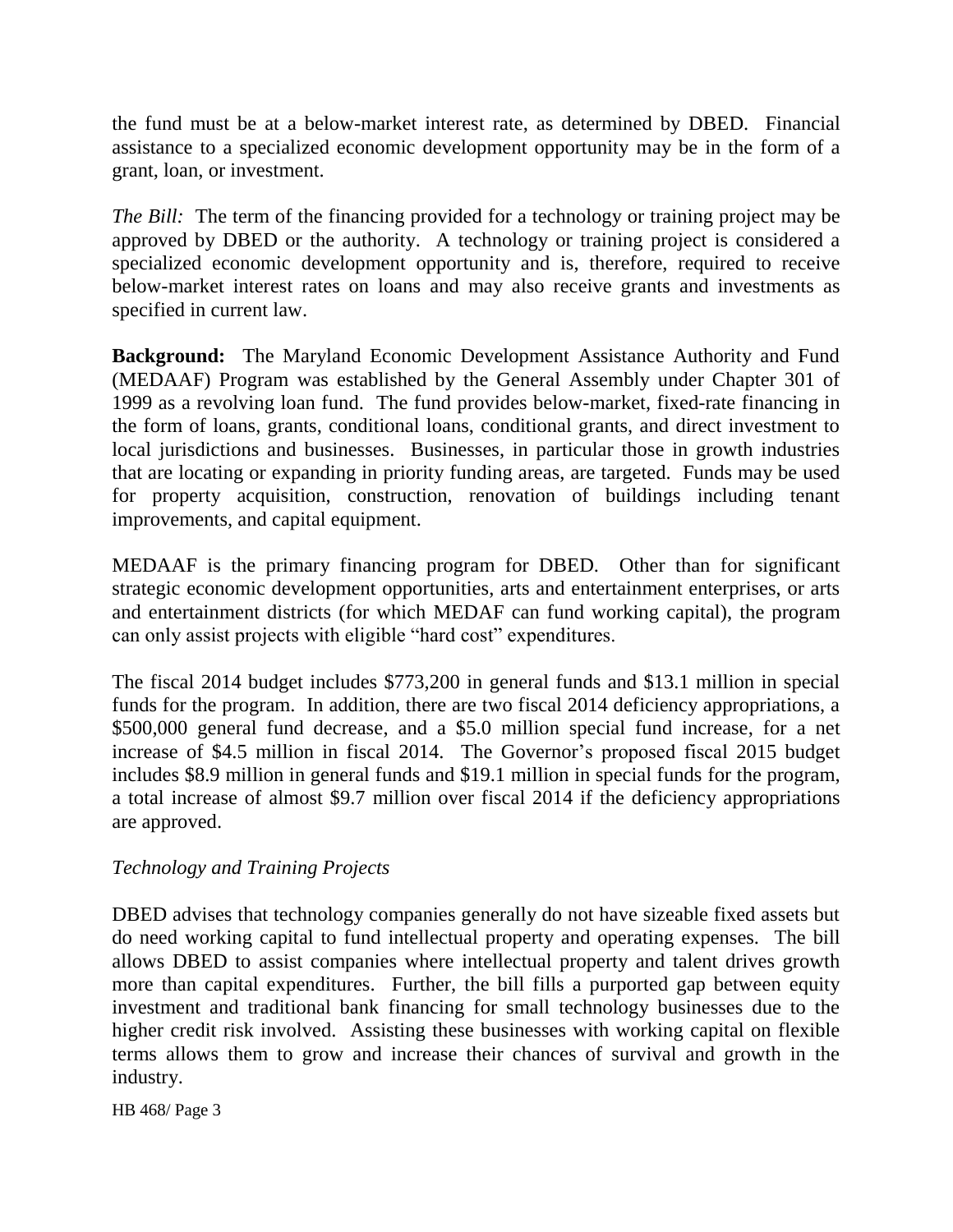DBED advises that the State's highly skilled and educated workforce is a leading selling point for Maryland as a business location and that additional training assistance through MEDAF will help preserve and maintain the State's workforce advantage.

#### *Maryland Technology Development Corporation*

The Maryland Technology Development Corporation (TEDCO) is an independent entity established by the Maryland General Assembly in 1998 to facilitate the creation of technology companies and encourage collaboration between these emerging businesses and federal and State research laboratories. Programs managed by TEDCO include the Incubator Business Assistance Fund, the Technology Commercialization fund, and the Rural Business Innovation Initiative. TEDCO no longer offers a working capital assistance program.

**State Fiscal Effect:** Altering the permissible uses of financial assistance for MEDAF has no impact on State finances. However, to the extent funds are allocated for training or technology projects, financial assistance for currently eligible projects may decrease. DBED advises that it intends to allocate \$1.5 million to \$2.0 million to the projects authorized under the bill. It anticipates issuing working capital loans for technology projects and structuring financial assistance for training projects as grants.

# **Additional Information**

**Prior Introductions:** None.

**Cross File:** None.

**Information Source(s):** Department of Business and Economic Development, Maryland Technology Development Corporation, Department of Legislative Services

**Fiscal Note History:** First Reader - February 3, 2014 ncs/rhh

Analysis by: Stephen M. Ross Direct Inquiries to:

(410) 946-5510 (301) 970-5510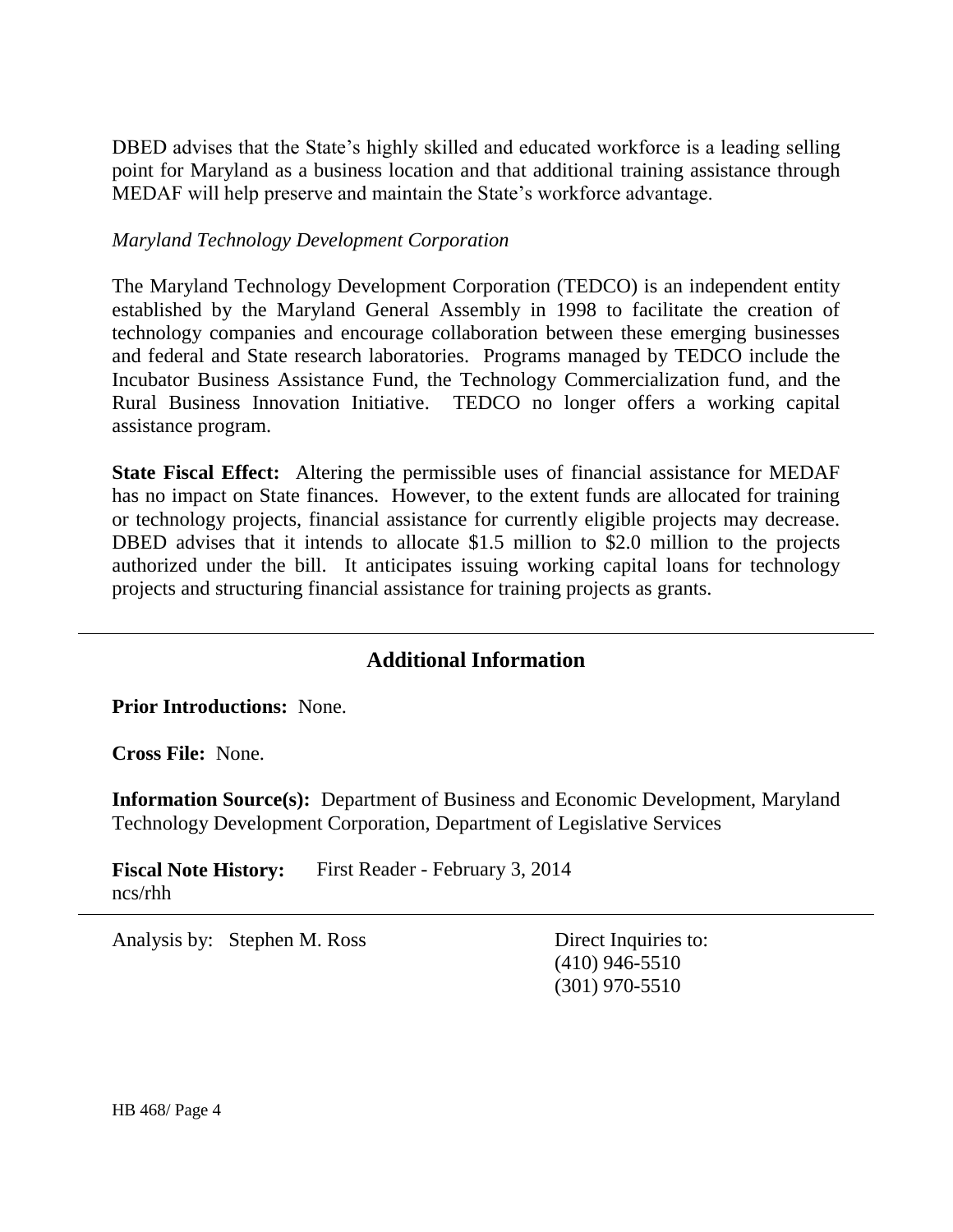## ANALYSIS OF ECONOMIC IMPACT ON SMALL BUSINESSES

- TITLE OF BILL: Maryland Economic Development Assistance Fund Training and Technology Projects
- BILL NUMBER: HB 468
- PREPARED BY: Department of Business and Economic Development

#### PART A. ECONOMIC IMPACT RATING

This agency estimates that the proposed bill:

## \_\_\_\_ WILL HAVE MINIMAL OR NO ECONOMIC IMPACT ON MARYLAND SMALL BUSINESS OR

## X WILL HAVE MEANINGFUL ECONOMIC IMPACT ON MARYLAND SMALL BUSINESSES

## PART B. ECONOMIC IMPACT ANALYSIS

As DBED's primary financing program to administer five strategic capabilities relevant to economic development opportunities, MEDAAF has a key role in providing strategic assistance to businesses, especially small firms.

This bill proposes further expansion of MEDAAF's capabilities to assist small and early stage businesses in emerging technology sectors engaged in commercial product development with access to capital for technology development and employee growth, or to fund training projects, MEDAAF will be able to fill a gap in providing assistance.

The rationale for expanding program's capabilities follows important recent developments in the Maryland economy where there has been an uptick in increase of technology-startups either as a result of product and technology repositioning or that the state economy is experiencing an upward trend in knowledge commercialization projects. Because of these trends and the fact that there is a gap in equity investments and traditional bank financing in the markets at the moment, the proposal attempts to address this shortage by providing assistance to small technology firms so that they can survive the critical period and grow.

In addition, the proposal also compliments the EARN program by investing funds in key strategic areas in education and workforce training to address the growing needs for

HB 468/ Page 5